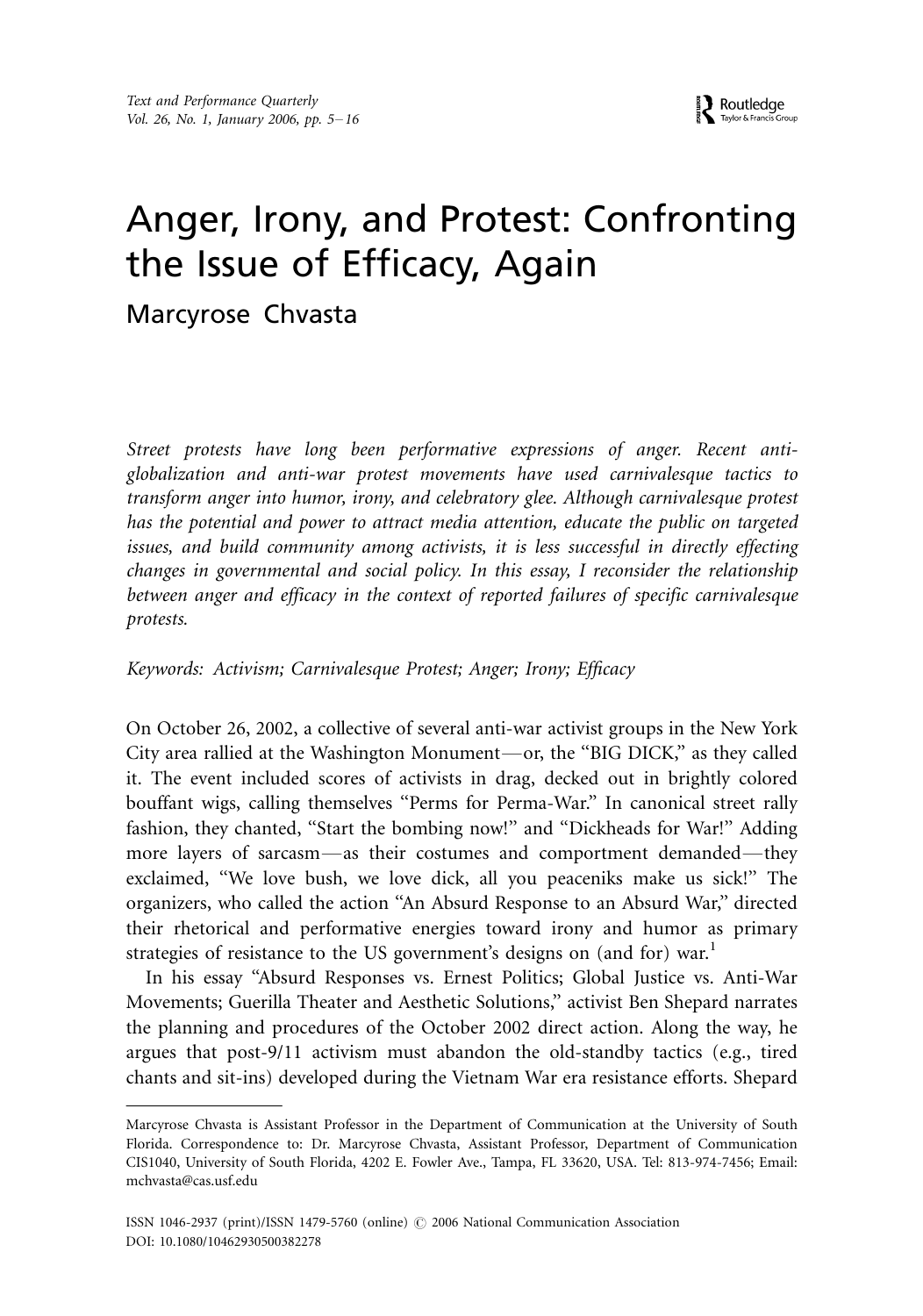advocates instead a carnivalesque approach in order to ''create a festive energy that dismantles social hierarchies" ("Absurd" par. 4).<sup>2</sup> He reminds us, "When all else is lost we still have our sense of humor," and reports, "After a whole year of the politics of mind-numbing seriousness, the possibility of a joke's capacity for catharsis was considerable'' (par. 4). I, myself, don't think I would have survived the last election and the infernal media campaigns without *The Daily Show's* nightly comedic analysis, ''Indecision 2004.''

Many activists shared Shepard's views of the power of irony and humor to stymie the government's plans to invade Iraq. Several accounts of ''An Absurd Response to an Absurd War,'' along with activists' philosophies on protests, argue this same point (Anderberg; Gach and Paglen; Goll and Goll). But silliness in the streets only goes so far as public argument, and Shepard's continued reflections in two follow-up essays start to mark just such a shortcoming. In an August 2003 essay, Shepard expresses an emerging skepticism about the power of carnivalesque protest as a form of efficacious public performance. Then, seven months later, with the ''War on Terror'' well underway, Shepard reports that he and his fellow activists believed that they were "facing the limits of camp" ("Post-Absurd" par. 1).

Allow me to pause here for citation identification and the essay forecast. In what follows, I highlight two perspectives on activism: one of a street activist, Ben Shepard; the other of a professor emeritus of political science, Robert Weissberg. Shepard is liberal—some would say "radically so"; Weissberg is conservative—some would say "staunchly so."<sup>3</sup> From their distinct political perspectives, both Shepard and Weissberg ultimately forward an argument that ''carnivalesque'' street protest does not possess the potential efficacy that activists and scholars often proclaim it does. Each provides reflections and analyses that prompt a painful question for performance studies scholars, performers, and street activists: Is carnivalesque protest—as a means for causing institutional change—becoming ineffectual (and, more painfully, was it ever effective)? As we inch closer and closer to M. Lane Bruner's ''humorless state,'' performative responses by activists must adapt to this changing context. Perhaps now the humor that replaced anger in many street protest strategies (as a directive of postmodern irony?) must be shed so that anger can speak for itself in these humorless and pragmatic times. With this in mind, I highlight Shepard's and Weissberg's own language in this essay with the specific goal of allowing anger, dismay, and humorlessness to inhabit readers. Although I come down on the pessimistic side of the question of the political efficacy of carnivalesque protest, I nevertheless try to recuperate aspects of carnival and street performance in terms of their own virtues.

Shepard, in his August 2003 essay ''From Global Justice to Antiwar and Back Again,'' faces the fact that President Bush declared war despite months and months of activists' efforts. On March 22, 2003—two days after the United States commenced bombing Iraq—activists planned to stage a Funeral Block on the streets of New York. Among those activists this time around, "few were feeling festive" ("From Global Justice'' par. 10). Besides, the carnival approach didn't meet the primary objectives they desired. A solemn approach was called for: ''Bring your prayer beads and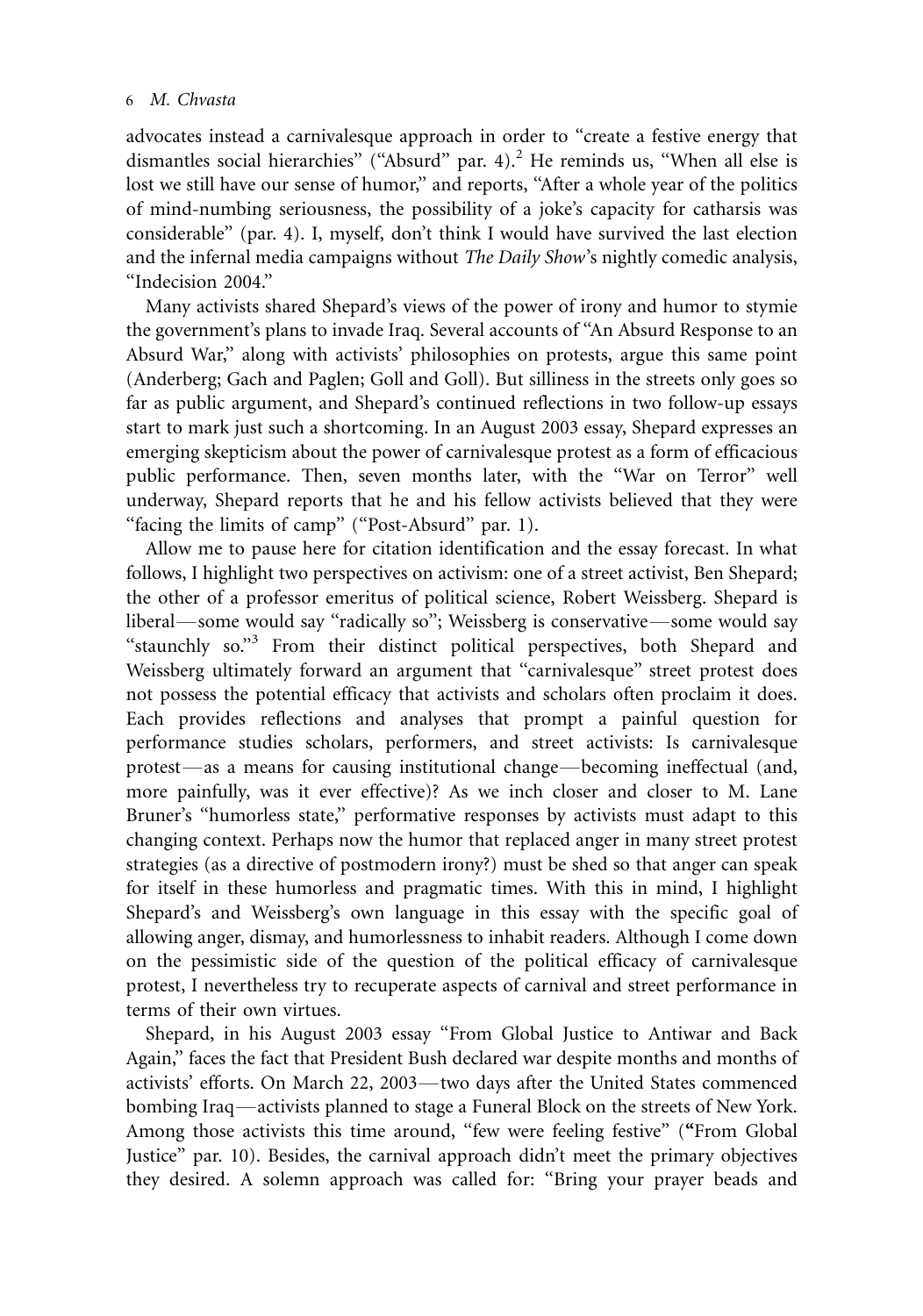talismans. Wear black. Grieve with Righteous Anger. And get ready to march for our ailing democracy'' (par. 10). Two days before the rally was to occur, however, one activist sent out a different call for a different purpose. This new call was for a "French Block," a direct action designed in response to the anti-French sentiments growing rapidly in the United States. This call read: ''A wildly militant march of folks celebrating everything French, wearing berets, blue and white striped shirts, smoking Gauloises, and pumping their baguette-clenched fists up and down in the air, shouting 'Tous ensemble! Tous ensemble! Oui! Oui! Oui!"' ('All together! All together! Yes! Yes! Yes!' is a chant made by French anarchist activists). Many of those who planned to partake in the Funeral Block seemed quick to drop their righteous anger for a chance to prance in celebration-perhaps a tacit example of self-defeatism, or maybe just a desire to maintain morale through the communitas of the carnivalesque.

The energy—We! Oui! Whee!—conjured by this festive approach overpowered that of the funeral march. Shepard admits: ''While I was not as immediately ready to be silly, there was a certain ring to the 'French kiss for peace' and 'eat the props' chants members of the affinity group screamed as we munched on baguettes'' (''From Global Justice'' par. 11). Other activist groups were in attendance, mostly supporting each other-in the communitarian carnivalesque emergent possibility of "the multitude" that Michael Hardt and Antonio Negri so passionately describe-while presenting their own protests.<sup>4</sup> For example, a group called The Glamericans, draped in campy boas, carried signs that read ''War is Tacky, Darling,'' and ''Peace is the New Black.'' By the time the multi-partied and multi-party parade had ended, however, the police intervened and, of the 250,000 anti-war protestors in attendance, Shepard dryly notes that ''countless activists were arrested for standing in a park'' (''From Global Justice'' par. 11). Nevertheless, he characterizes the event as ''joyous resistance'' (par. 10) and ultimately declared the event ''a great success'' (par. 11). Shepard's guarded optimism for the efficacy of joyous resistance diminished as the war raged on and democratic principles increasingly were chipped away. The question he and fellow activists faced was whether revelry and camp were the best expressions of anger. Or, does a serious situation demand a serious response?

By early 2004, in ''A Post-Absurd, Post-Camp Activist Moment,'' Shepard recounts the actions of New Yorkers to resist the infringement on civil liberties mandated by the USA Patriot Act. He tells us that it was the summer of 2003, and the anti-war movement was slowing down. After two years of protesting and ''facing the limits of camp,'' he and his fellow activists came to believe that, ''Irony recedes in relevance when political situations become too dire or when there is an urgent need to engage in dialogue with the political mainstream'' (''Post-Absurd'' par. 2). Though protestors from Reclaim the Streets and other groups began their protestations in front of City Hall wearing "faux 1776-era garb" and flying a banner that read, "Patriots against the Patriot Act," the activists had more tactics up their puffy shirt sleeves than just chanting, dancing, and wearing pins that read, ''The Patriot Act is Sooo 1984'' (par. 3). This time, the ''radical'' activists planned involvement with the ''bourgeois,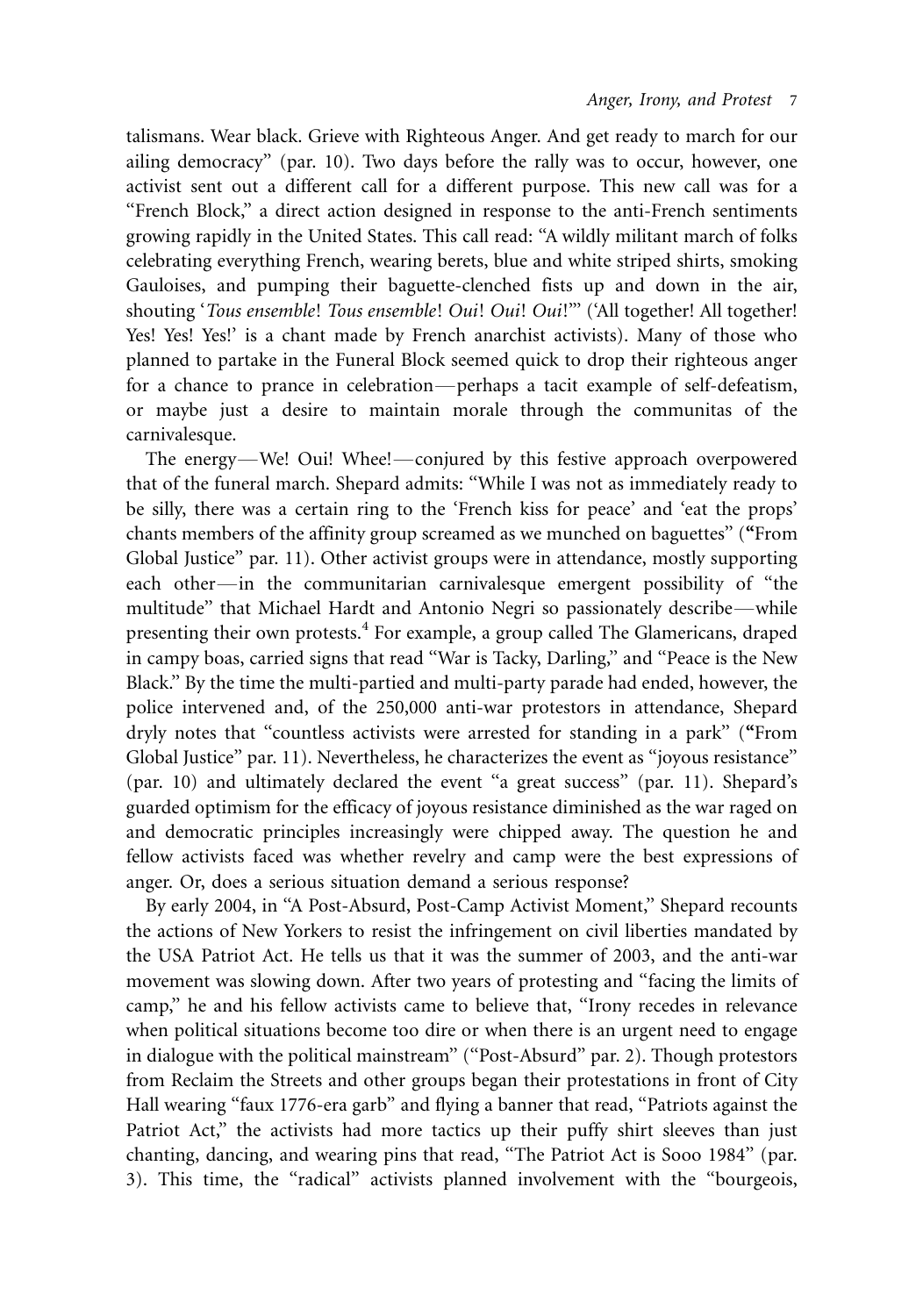reformist campaign'' to persuade the City Council to pass the anti-Patriot Act ordinance, originally titled Resolution 909.

Alongside all manner of concerned citizens, the radical activists attended City Council meetings and refrained from deploying ''radical'' measures within the Halls of Justice. Outside these halls, however, the activists went to work, using both their old strategies as well as some new ones. In conjunction with multiple Patriot Act Free Zones rallies and parties, the activists employed the ''civilized'' tactics of democratic protest. When the activists realized that Resolution 909 would die in committee at the hands of Council speaker Gifford Miller, they began mobilizing from home offices to Miller's office, making phone calls, sending e-alerts, and writing letters to the speaker asking him to ''Pretty Please Support City Council Resolution 909'' (one need not abandon humor completely).

These combined strategies of mobilization were so effective that, when the activists convened at City Hall on December 2 for a ''Rally to Defend the Bill of Rights and Pass Resolution 909," they were outnumbered vastly by a "large outpouring of New Yorkers from all walks of life who had been offended by the political misuse of 9/11'' (''Post Absurd'' par. 27). After months of delays, and continuous heat from New Yorkers against the Patriot Act, the resolution (now named Resolution 60) passed, making New York City the 250th legislative body to establish zones to protect civil liberties (''Post Absurd'' par. 30).

It is impossible to say definitively what specific actions led to the passing of the resolution. One even could argue that the resolution would have passed without such mobilization efforts since the Patriot Act was being attacked on a nationwide scale. Nevertheless, it is imperative that we recognize Ben Shepard's reflections on this particular mobilization in comparison with the others he previously described. After co-planning and participating in several carnivalesque anti-war protests, protests that did not result in the Bush administration abandoning their war plans, Shepard came to believe that irony enacted in carnival, as a method of resistance, ''is limited'' because it fails to demonstrate ''what kind of world we really want to create'' (''Post Absurd'' par. 20). In partial defense of the strategy, however, Shepard tells us: ''Irony works best as an inside joke to mobilize and appeal to a subculture'' (par. 20). The carnivalesque helps keep activists' spirits high and steadies morale. Yet, in a society that has become infused with irony, many activists from New York to California (see Gach and Paglen) agree that carnival—when used as a lone tactic—is no longer an acceptable vehicle of public anger, nor an effective means of persuasion in the streets.

These conclusions must be difficult to draw for activists like Shepard—activists who learned their craft from the street stylings of the internationally known AIDS Coalition to Unleash Power (ACT UP). As Shepard notes, ''The lesson [from ACT UP] became that well-timed creative street theatre could reshape power structures. And along the road, ACT UP brought the dramaturgical lesson that to be successful good actions had to be good theatre'' (''Absurb Responses'' par. 5). Carnivalesque protest was a popular choice among their strategies; however, during the height of AIDS activism in the 1980s and 90s, anger expressed—rather than channeled into festive emotions—through street protests seemed to get the job done, policywise.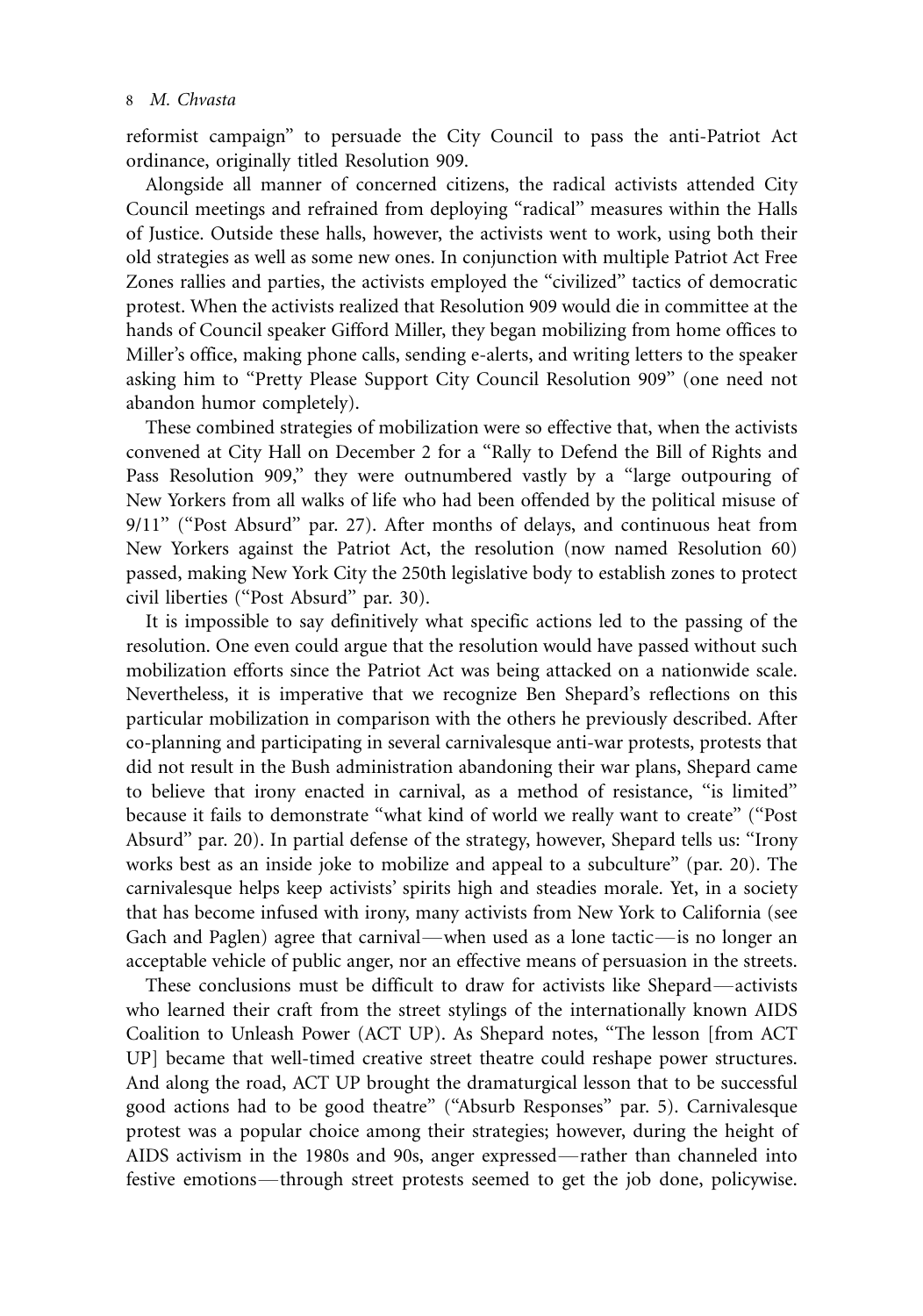Protest groups like ACT UP and Gran Fury dared outrageous actions, regularly made for sensationalized news stories (e.g., throwing condoms in a church! My God!), and won changes in AIDS research and funding from federal agencies and institutions. Though ACT UP's numbers have dwindled, chapters still exist and direct actions are still performed around the world. Yet we don't see much from them these days. There are multiple reasons for this ranging from the death of members to the increase in other government policies and cultural oppressions to protest, to a decreased willingness of the popular media to cover the direct actions. I want to focus, however, on the possible relationship between the decreased use of street protest and the increased use of administrative actions. The direct actions of ACT UP have always been motivated by a tangle of social and cultural ills. It may be difficult to assess the extent and lasting effects of their efforts. And it may be that performance scholars and practitioners have overstated their success in an effort to craft some historical heroes and practical validation.

In The Limits of Civic Activism, political scientist Robert Weissberg conducts, one might say, a very "sensible" analysis of various types of civic activism. Quite generally, he finds the livelier types—i.e., carnivalesque street protest—ineffectual and even harmful when compared to more civilized approaches, such as lobbying and suing for changes in policy and law. Devoting half of his book to the ''positive'' and ''negative'' sides of the ''AIDS Balance Sheet,'' his case study is ACT UP's various actions primarily of the late 1980s and early 1990s. To sum up: the ''positive side'' consists of policy changes in drug development and testing; the ''negative side'' consists of delays to policy and opinion change due to ''rambunctious street theater types'' (Weissberg 251) disrupting the flow of traffic to force people to confront gay identities and their own prejudices. In other words, according to Weissberg, activists who targeted social policy with stoic measures were far more successful than activists who targeted oppressive cultural representations with carnivalesque actions. The more successful activists were those who educated themselves on relevant medical, institutional, and federal matters in order to develop relationships with people on the inside\*/people who could directly influence changes in federal drug policies and monetary allocation for medical research. According to Weissberg, the ''other'' activists, those who decried homophobia and other cultural oppressions in the streets, cannot be credited with the more tangible advancements in the fight against AIDS.

Furthermore, Weissberg claims, street rallies—with their focus on gay identity and culture—most likely compounded the pandemic: "Brilliantly executed demonstrations do not kill viruses, and many of these gatherings may have even worsened matters by providing fresh sexual encounters'' (296). Weissberg primarily blames street activism for ''misleading militant-issued propaganda portraying unprotected sex as an unalienable civil right'' (296), thereby pressuring bathhouses to stay open when, clearly, they should have been closed. If the ''militant'' activists hadn't been so popular and media-present, countless lives would have been saved—so his argument goes. And, he boldly asserts that AIDS activists Larry Kramer and Randy Shilts would agree with him when he appropriates an ACT UP missive and claims that "at least some activists have blood on their hands" (295; original emphasis).<sup>5</sup>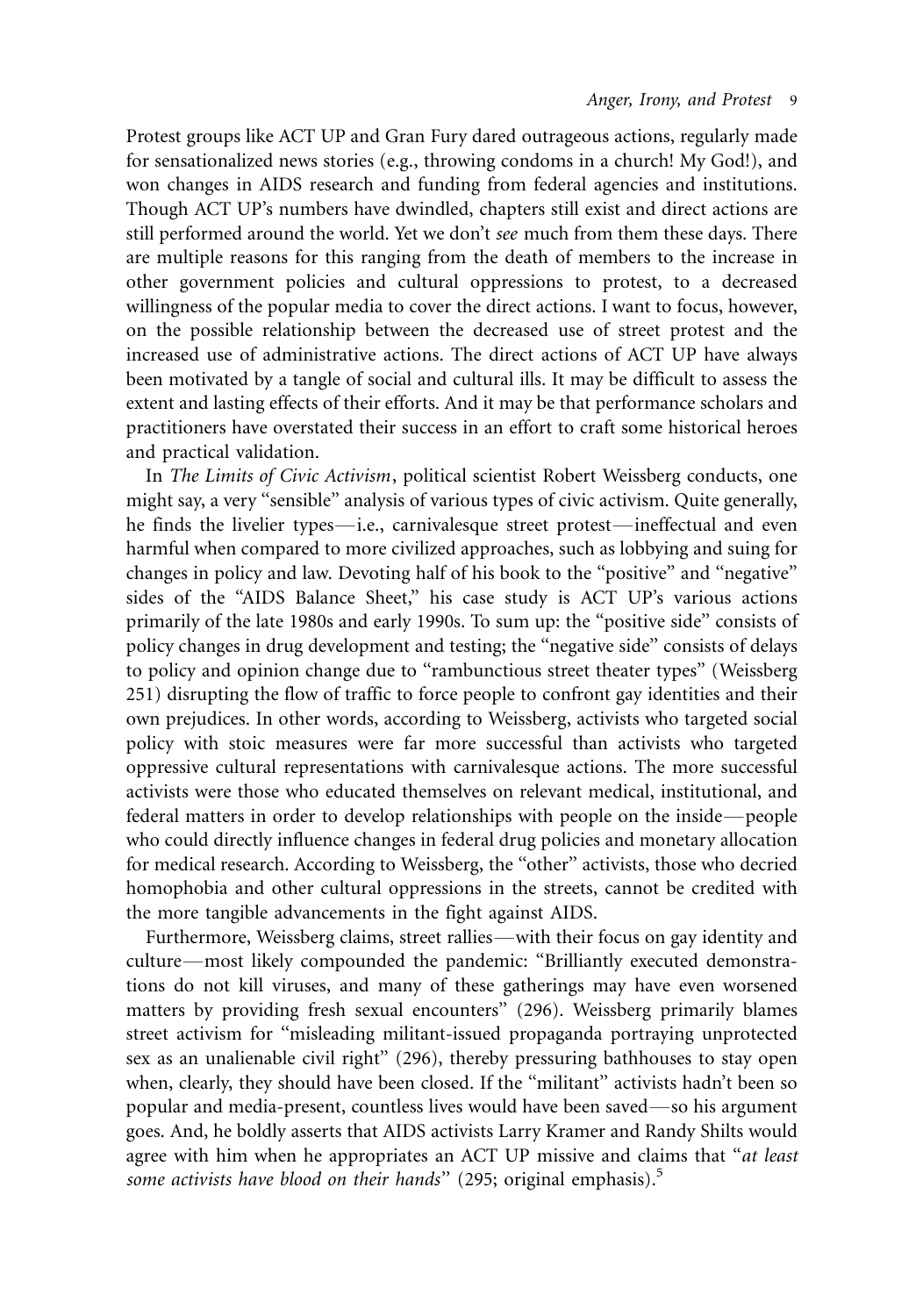Weissberg ends his balance sheet assessment with a judgment of anyone who has or aims to go to the government for help, intervention, or policy change.

AIDS activists [primarily those who worked with politicians and scientists] did win some mighty victories, but to celebrate their accomplishments as proof that political participation ''works'' is a gross, and potentially disingenuous, misstatement. Tomorrow's cure will not resurrect the dead. (297)

Throughout his analysis, the political scientist seems to acknowledge the relationship between oppressive cultural representation (in this case, homophobia, racism, and classism) and social policies and procedures (such as drug testing laws and mandating research budgets); however, he ultimately decries any complex attempt to target the realm of cultural representation in battles against the State. Even the non-violent Civil Rights protests of last century are a target of Weissberg's critique (115–21).

Weissberg is equally unrelenting when it comes to assessing the efficacy of the recent anti-war protests like the ones Shepard describes:

[C]ountless well-attended, attention-getting rallies denouncing possible U.S. military intervention in Iraq occurred in March 2003. By the standard of attracting media exposure to these popular, well-scripted anti-war outpourings, they were a resounding tour de force. They certainly outnumbered pro-war rallies. Was this adept activism? Judged by the ultimate outcome—the U.S. did launch military action against Iraq—they failed miserably despite their tactical brilliance, and holding even more anti-war events after hostilities commenced scarcely slowed the pursuit of total military victory. Yet, activists might plausibly insist that opposition may prevent future military ventures. (Weissberg 128; emphasis added)

Consistently, Weissberg argues that activists would be better suited to succeed if they abandoned theatrical tactics in the streets and focused on developing constructive relationships with political insiders and officials. And, though he doesn't use these exact words, Weissberg suggests that activists certainly would not hurt their cause if they engaged in what sociologist Josh Gamson calls ''boundary-crossing'' (362). That is, Weissberg argues that activists must leave the streets and frequent the halls of justice, administration, regulation, and order. They must develop working relationships with institutional types in order to have any effect at all. They must learn the science and the legalese, hold conferences, and keep "erstwhile but embarrassing supporters" at bay (Weissberg 245).<sup>6</sup> In effect, Weissberg proposes a strange dichotomy between efficacy and visibility, the consistency of which seems to work only for those who can sail with the prevailing winds of ideology and institutionalized power.

Not only does Weissberg believe that taking it to the street ''theatrically'' is so much silliness and often does more harm than good, he also takes umbrage with scholars who glorify such tactics by claiming that they are effective forms of political participation. That is, he argues that activism scholarship ignores issues of efficacy and focuses on quantity: ''Scholarship [...] is notably silent on its qualitative side though academics do occasionally mention 'skill' or 'expertise' as indispensable resources. In fact, terms like 'stupidity' and 'blunder' seem notably absent from scholarly portrayals'' (Weissberg 127). Weissberg is upset with scholars'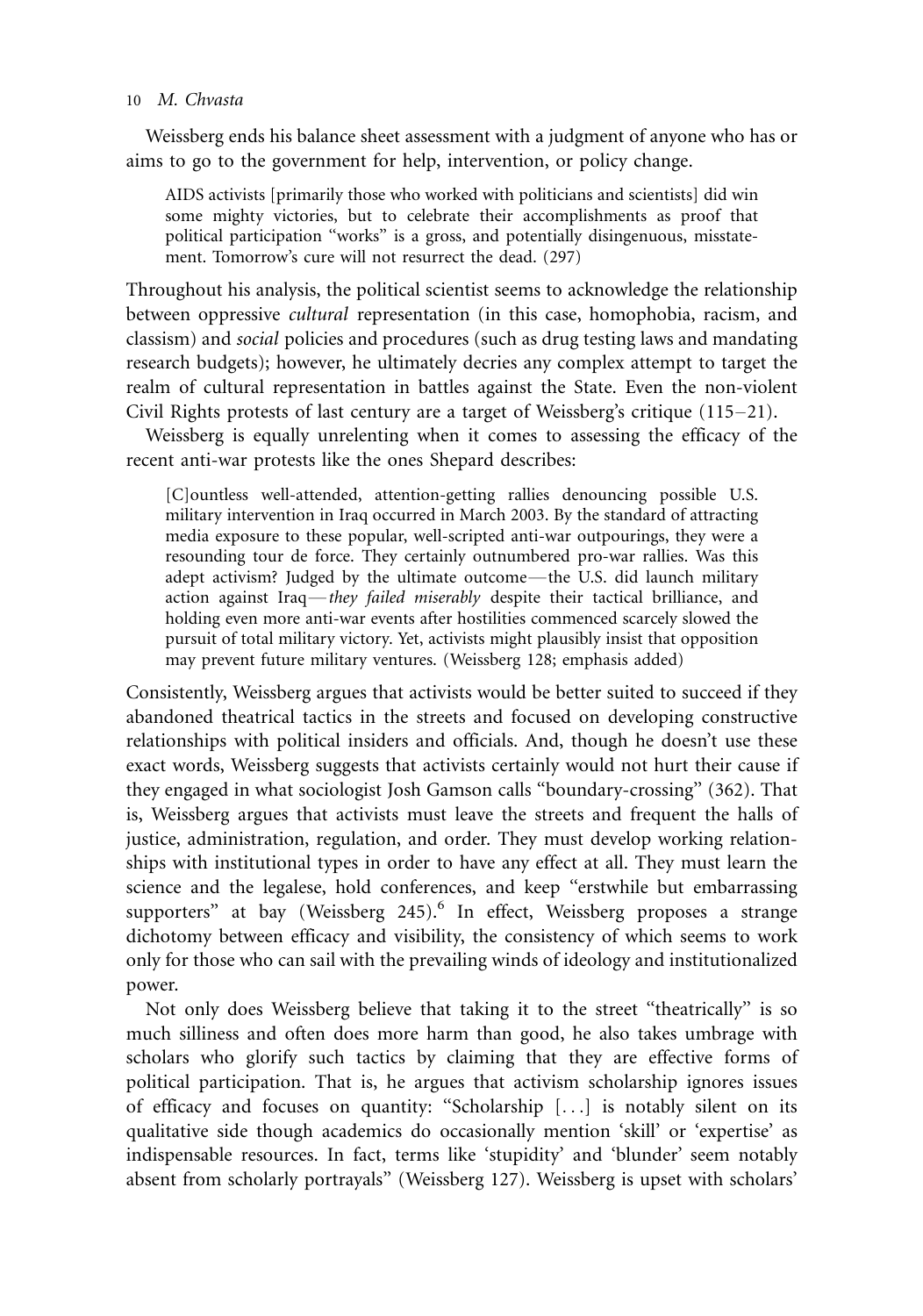''democratization'' of all political acts ''via counting every act equal to every other act"  $(36)$ —such as, say, the acts of casting a vote and not paying federal taxes that support the military budget. Finally, Weissberg accuses scholarship of failing to provide complete accounts of all methods of political participation, including, for example, litigation and economic investment. Unabashedly, and inexplicably using the royal ''we,'' Weissberg qualifies his portrayal of activism scholarship:

This political participation scholarship account has been decidedly negative. That leading scholars have published this research in prestigious journals further compounds our impertinence. For this faultfinding inclination we are unapologetic. [...] The overriding qualm in our collection of complaints is that these ivory tower treatises deny a plain to see reality, especially civic engagement's downside. These inquiries are all-too-silent regarding dexterity, the obstacles awaiting would be activists, and, ultimately, success or failure.  $(41-42)$ 

Perhaps Weissberg's assessment is accurate. I don't profess to be familiar with the majority of activism scholarship across all disciplines. I do know, however, a good amount of activism scholarship produced by performance studies scholars. Within our field, we can find the likes of activist scholar Donna Marie Nudd who, as a cofounder of the Mickee Faust Club, has engaged in performative protest events. A recent example of her (and co-author Kristina Schriver's) reflexive analyses of performative protest can be found within the pages of this journal. In their essay, they examine the complexity of battling against the combined forces of cultural and social oppression\*/a complexity that eludes Weissberg.

Schriver and Nudd highlight a crucial distinction between two kinds of street activism, a distinction that Shepard implies in his analyses and that Weissberg slides over in his. There are celebratory performative protest events and there are interventionist performative protest events.<sup>7</sup> The former, whether intended or not, has an internal focus that works as self-legitimation for the activists themselves. Gathering publicly in carnivalesque fashion energizes the activists while increasing public awareness of their existence and purpose. The latter form is designed to target and persuade the institutional powers to make changes. Rather than tabulating a ''balance sheet,'' as Weissberg would have it, they provide a more nuanced analysis of what resulted from their efforts. Weissberg would probably bristle at their thoughts on assessing efficacy but may be pleased with Schriver and Nudd's thoughts on the importance of assessment:

The self-reflexivity we experienced in the aftermath of our [performative protests] forced us to grapple with a seemingly simple question—had our efforts been successful?—and grappling with this question revealed the value of utilizing a success continuum rather than the simpler "success"/"failure" labels. [...] The continuum moves from a simple awareness that some type of disturbance has occurred to effective media coverage to a fundamental change in current policy. (203)

Schriver and Nudd recognize that a continuum, rather than a balance sheet, helps activists understand ''the symbolic interconnectedness contained in performative protest events" (203). Another way of saying this is that performative protests—even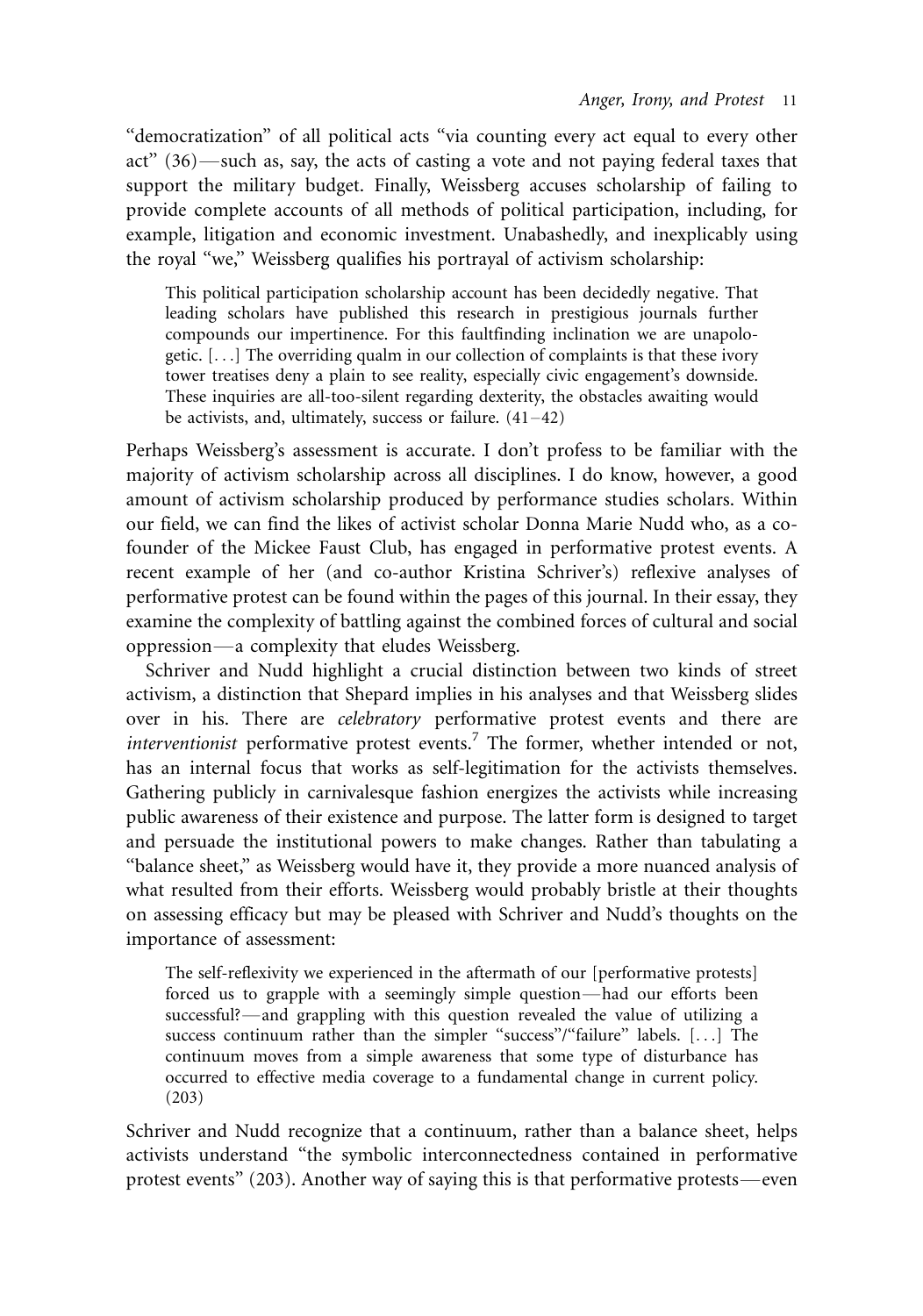with a specific agenda, like to increase government funding for AIDS research, or to stymie local government support of the USA Patriot Act—are battling simultaneously a tangle of oppressive cultural (representational) and social (institutional) forces, regardless of which force gets highlighted in the protest.

Protest is a form of public communication, ''comprised of symbolic interconnectedness,'' and fueled by anger. Performing one's protestations makes sense to those who recognize the tangled-ness of cultural representation and social policy. Performance is emotive, ambiguous, and confrontational. Its liminality provides and points toward possibilities, different ways of being in the world. $8$  When activist groups combine carnivalesque and bureaucratic tactics, a tangible efficacy—such as changes in FDA regulations or the creation of a Patriot Act Free Zone—occurs. Now is the time to encourage such combinations. Now, street theatre is not enough. Now is the time, perhaps, to perform the anger we feel from injustice of all kinds, rather than devote all of our energies to the manipulation of anger into celebratory glee. Most important, now is a time to remember that activism and its aftermath is never as simple as anyone—including myself—suggests.

Addressing an audience comprised of ACT UP sympathizers and gay activists in a speech given at Cooper Union in New York City on November 7, 2004, Larry Kramer expresses a painful ambivalence:

Yes, for one brief moment in time we got angry. Correction, a few of us got angry. Of all our many, many millions of gay people in this country, about 10,000 of us or so got angry enough to accomplish something. We got drugs. We got AIDS care. We got enough so we could continue fucking again. That, in the end, is what it amounted to. As soon as we got the drugs, you went right back to what got us into such trouble in the first place. WHAT IS WRONG WITH US? The cabal [U.S. government, policy makers, and drug companies] can't believe their good fortune. (Towle para. 87)

Kramer has issued a call for the return of anger and he will help incite it if need be.<sup>9</sup> However, in the same speech, Kramer explains that even anger is not enough. He chastises members of the audience: ''You refuse to be part of any community. But if you don't have any community, you have no political strength.'' As Shepard and countless others attest, and even Weissberg acknowledges, carnivalesque protest is a powerful community-building force. As revelers gather in the street and give themselves over to the celebratory moment, bonds are formed almost instantaneously. This is reason enough to continue the party beyond what Weissberg (among others) hopes to be ''last call.''

I disagree with many of Weissberg's assessments, and I certainly dislike his characterizations of performative protests and protestors; however, I believe it is imperative to take seriously his criticisms. Weissberg tells us that carnivalesque protest, as a means for effecting institutional/governmental change, does not work. Shepard concludes that carnivalesque protest is not working anymore. Both conclusions deserve careful consideration by scholars and activists alike. Let us also benefit from the actions of and reports from groups such as the Mickee Faust Club, a long-running cabaret and carnival-enacting group of very funny, very powerful,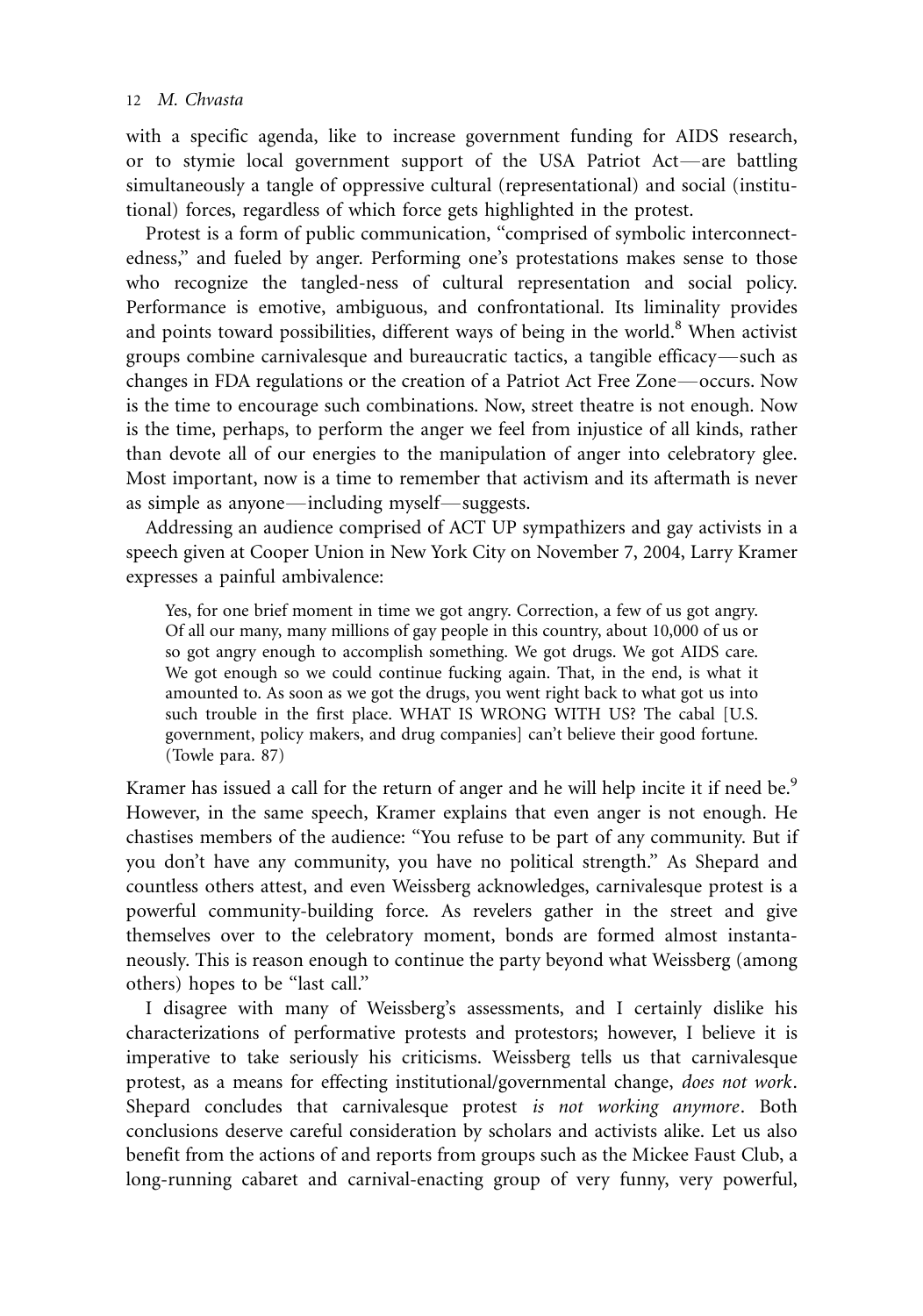political performers. Schriver and Nudd are right: efficacy cannot be measured realistically by a ''success''/''failure'' balance sheet, but instead must be considered along a continuum that acknowledges a range of socio-politico-cultural goals.

Performance activists must be able to articulate why they want to fight (i.e., there must be a director's vision crafting the public argument as a performance). Performance choices are as much rhetorical as they are aesthetic or political. Sometimes the best choice is to perform ''bureaucrat,'' but this choice must emerge from the vicissitudes of the public stage and audience sentiment. The performance context may demand to make the street a stage—taking it with glee to inform and build community, or taking it with anger to expose a wrong. I know four things for sure: boundary-crossing influences policy-makers, carnival creates community, violence doesn't solve anything, and expressing felt anger mobilizes government more effectively than (gleefully ironic or otherwise) celebration. While festive street performance is a display of communal strength and a means of educating the public, no policy, or law, or budget will change unless the State feels threatened. Protest is born of anger, an emotion from which the State—humorless or not—deserves no protection.

#### **Notes**

- [1] The collective of activist groups included members from the New York chapter of Reclaim the Streets (RTS\_NYC), Students for Undemocratic Society, The Converted & Jaded, Billionaire Liberation Front, and Future Veterans for War, among others. In addition to protesting the possibility of war, this collective aimed to counter the didactic and ''shrill'' protests organized by sectarian organizations such as the International Action Center that honed its ''barking orders'' skills at Global Justice rallies (Shepard, ''Absurd'' par. 7). Though both sets of collectives were anti-war, they were so for different reasons and their protest strategies differed.
- [2] Shepard is clearly influenced by Mikhail Bakhtin's thoughts on carnival. At this point in his reflexive process, however, he does not acknowledge Bakhtin's insight that carnival often reinforces the hierarchy it spoofs.
- [3] Ultimately, Weissberg argues that street activism directed toward the government is actually misdirected and that gripes regarding oppressive cultural representation (though he does not use such wording) should be handled in the private sphere. In fact, Weissberg finds the private sphere to be most accommodating for attaining what one needs in order to accomplish what one wants. Weissberg himself has benefited from the generosity of two private foundations (the conservative-leaning Earhart and Sarah Scaife) to the tune of over \$64,000 in the past nine years. What is glaringly apparent and problematic about Weissberg's analyses and conclusions is that he judges from a position of economic, political, and sociocultural privilege: as a professor, as a conservative, and as white man. At this point, for the purpose of full disclosure, I must confess that I reject Weissberg's political views (especially as evidenced in his writing for Human Events: The National Conservative Weekly found here  $\lt$ http://www.humaneventsonline.com/search.php?author\_name=Rob ert + Weissberg > ). My political views are more closely aligned with Shepard's. Nevertheless, the tensions and tacit agreements between both authors are intriguing, and allowed me to approach Weissberg's arguments with an appropriate openness, and Shepard's with an appropriate critical lens.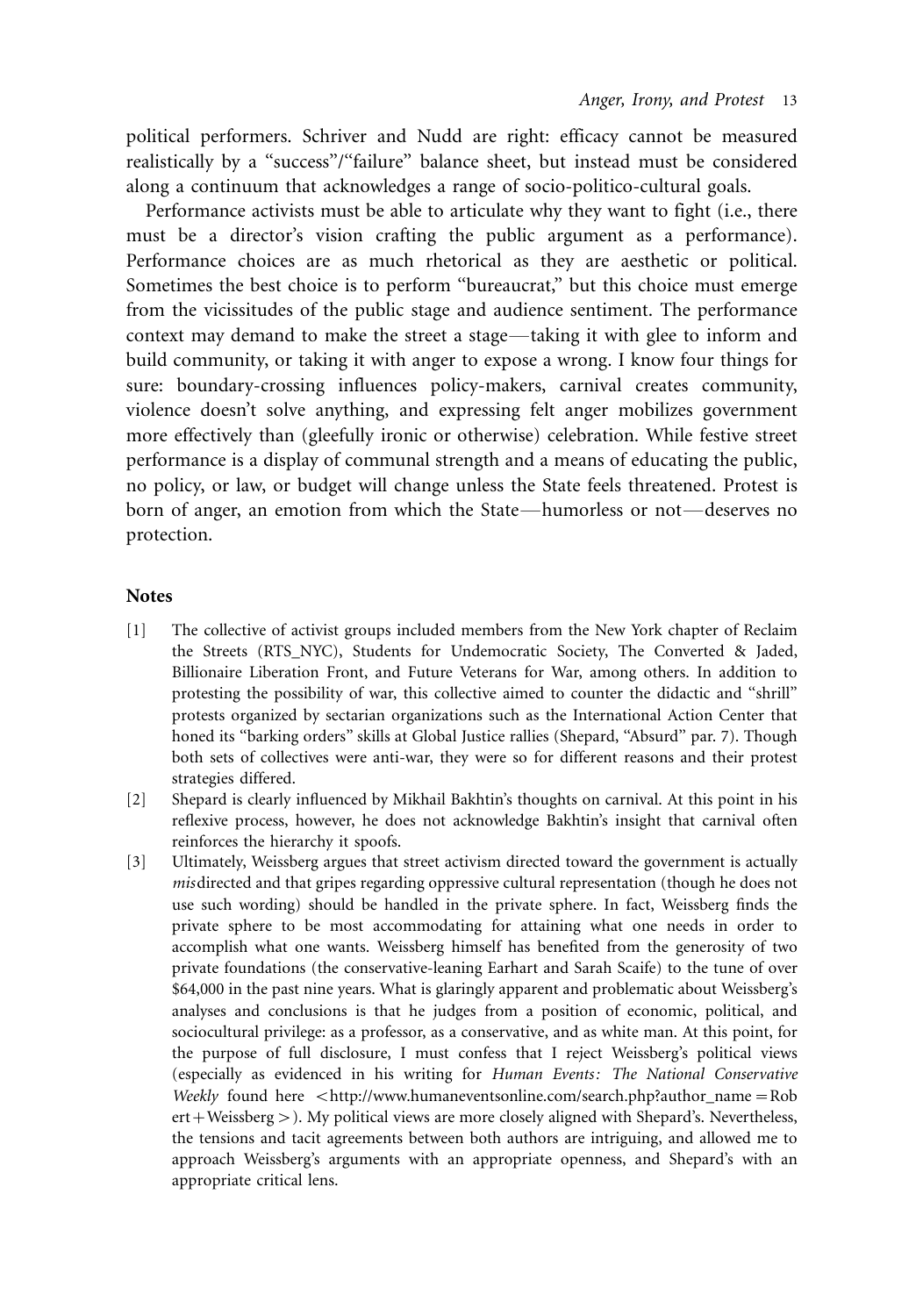- [4] Like Shepard implies, Hardt and Negri cite the 1999 protests at the World Trade Organization summit in Seattle as the ''coming-out party of the new cycle [of struggles]'' and the anti-war movement a continuation of that cycle (215). Rather than focusing on the differences among activists' groups with a common goal, Hardt and Negri offer an optimistic rendering of the "cyclical" global anti-war movement as a unifying and generative force: ''The war [against Iraq] represented the ultimate instance of the global power against which the cycle of struggles had formed; the organizational structures and communication that the struggles had established made possible a massive, coordinated mobilization of common expressions against the war. We should emphasize, once again, that what the forces mobilized in this new global cycle have in common not just a common enemy-whether it be called neoliberalism, U.S. hegemony, or global Empire—but also common practices, languages, conduct, habits, forms of life, and desires for a better future. The cycle, in other words, is not only reactive but also active and creative'' (215).
- [5] Weissberg offers no citations of Randy Shilts or Larry Kramer to support his claim; though I understand how he may have drawn his conclusion. Both Shilts and Kramer caused (and in the case of Kramer, still causes) rifts within the gay/AIDS community (indeed, the definitive article ''the'' is misleading and problematic, but useful in characterizing particular agendas). From the Los Angeles Times obituary of Randy Shilts: ''Although he was worshiped by many in gay circles for enlightening heterosexuals, Shilts was controversial among more radical members of the movement, some of whom labeled him a 'gay Uncle Tom.' In the mid-1980s, his stories suggesting that gay bathhouses in San Francisco were breeding grounds for AIDS made him a pariah, unable to walk through the city's Castro District without being jeered or spat upon''(Warren and Paddock par. 13). Weissberg does not recognize, however, that Kramer has a very complicated view of what ACT UP and the gay community did in the 1980-90s and what they can and should do today. See <http://towleroad.typepad. com/towleroad/2004/11/larry\_kramer\_sp.html > for a reprint of Kramer's speech at Cooper Union, New York City, November 7, 2004. See <http://www.aegis.com/pubs/gmhc/1995/  $GM090204.html$  > for a 1995 interview in which Kramer assesses the state of ACT UP. See <http://www.villagevoice.com/news/0450,solomon,59216,6.html > for a more recent interview in The Village Voice, with Alisa Solomon, December 15–21, 2004.
- [6] Unlike Weissberg, Gamson, in his analysis of AIDS activism, makes clear that boundarycrossing is a tactic that was utilized mainly by white, middle-to-upper-class, gay men. Gamson further notes that because gayness is not as visible as other stigmatized identities, gay people who appear to be of dominant groups (white, middle-to-upper-class, men) can work within the dominant discourse for change. He states that boundary-crossers ''draw on a knowledge of mainstream culture born of participation rather than exclusion and, thus, a knowledge of how to disrupt it using its own vocabulary'' (362). Some readers may be reminded of bell hooks in Gamson's assessments. See her ''Marginality as a Site of Resistance'' for another take on the power of knowing both the margin and the center.
- [7] Richard Schechner makes a similar move when he distinguishes between neocarnival direct theatre (classic carnival) and political direct theatre (revolutionary carnival) in The Future of Ritual (87-88). See Baz Kershaw's The Radical in Performance (107-09) for an insightful critique of Schechner's dichotomy\*/a critique with which I believe Schriver and Nudd would agree.
- [8] See Jon McKenzie's *Perform or Else* for a more critical perspective on performance studies' devotion to "liminality." He argues, "Paradoxically, the persistent use of this concept within the field has made liminality into something of a norm. That is, we have come to define the efficacy of performance and of our own research, if not exclusively, then very inclusively, in terms of liminality'' (50). He refers to such a tendency as the ''liminal-norm'' of performance studies. I agree with his sentiment, but not his critique of this tendency. My detailed response will have to wait for another time due to lack of space here.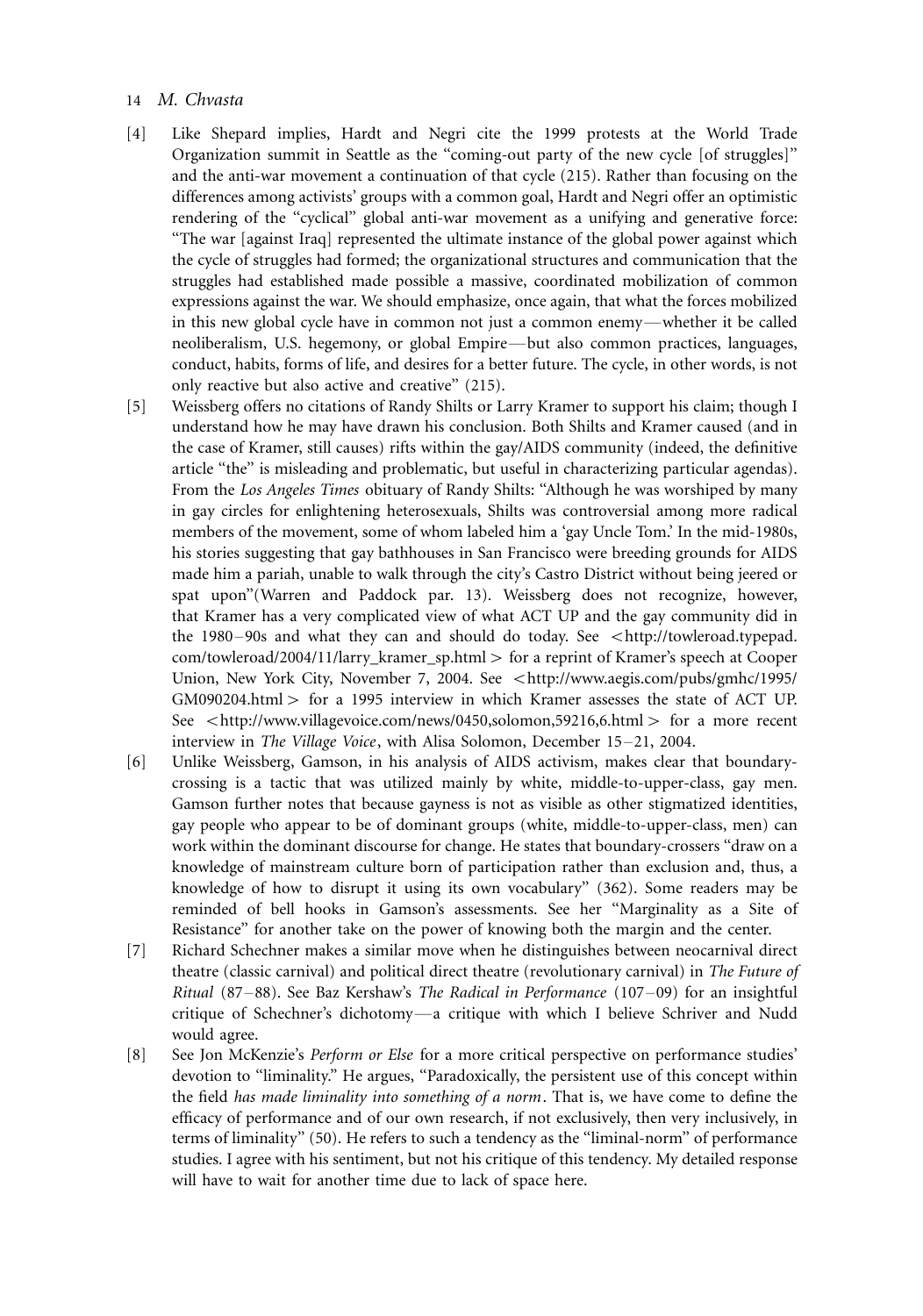[9] See Andy Towle's weblog *Towleroad: A Blog with Homosexual Tendencies* for a transcription of Kramer's speech as well as reader/listener's varied responses.

#### References

- Anderberg, Kirsten. ''Keystone Cops at the RNC: Street Theater in the Midst of Protest.'' Alternative *Press Review.* 12 Aug. 2004. 9 June 2005  $\lt$ http://www.altpr.org/modules.php?op = modload  $\text{Range} = \text{News} \& \text{file} = \text{article} \& \text{side} = 263>.$
- Bakhtin, Mikhail. Rabelais and His World. 1968. Trans. Helene Iswolsky. Bloomington: Indiana UP, 1984.
- Bruner, M. Lane. "Carnivalesque Protest and the Humorless State." Text and Performance Quarterly 25.2 (2005): 136–55.
- Gach, Aaron, and Trevor Paglen. ''Tactics Without Tears.'' The Journal of Aesthetics and Protest 1.2 (Aug. 2004). 27 June 2005 <http://www.journalofaestheticsandprotest.org/1/TacticsWithout/  $index.html$ .
- Gamson, Josh. ''Silence, Death, and the Invisible Enemy: AIDS Activism and Social Movement 'Newness."" Social Problems 36 (1989): 351-67.
- Goll, Morten, and Jesper Goll. ''Democracy is a Good Idea: On Politics, Art and Activism, Idealism, and Pragmatism." The Journal of Aesthetics and Protest 1.2 (Nov. 2004). 9 June 2005  $<$  http:// www.journalofaestheticsandprotest.org/1/pragmatism/index.html-/.
- Hardt, Michael, and Antonio Negri. Multitude: War and Democracy in the Age of Empire. New York: Penguin, 2004.
- hooks, bell. "Marginality as a Site of Resistance." Out There: Marginalization and Contemporary Cultures. Ed. Russell Ferguson, Martha Gever, Trinh T. Minh-ha, and Cornel West. Cambridge: MIT, 1990. 341-43.
- Human Events: The National Conservative Weekly. 21 Aug. 2005 < http://www.humaneventsonline. com/search. php?author\_name = Robert + Weissberg >.
- Kershaw, Baz. The Radical in Performance: Between Brecht and Baudrillard. London: Routledge, 1999.
- Kramer, Larry. "Larry and the politics of AIDS Research". Treatment Issues 9.2 (Feb. 1995). Gay Men's Health Crisis. 21 Aug. 2005 <http://www.aegis.com/pubs/gmhc/1995/GM090204. html >
- Solomon, Alisa. '''You Can Never Not Fight Back': A Conversation with Larry Kramer About the Current State of Gay Activism." The Village Voice. 15-21 Dec. 2004. 21 Aug. 2005 <http:// www.villagevoice.com/news/0450,solomon,59216,6.html-/.
- McKenzie, Jon. Perform or Else: From Discipline to Performance. London: Routledge, 2001.
- Schechner, Richard. The Future of Ritual: Writings on Culture and Performance. London: Routledge, 1993.
- Schriver, Kristina, and Donna Marie Nudd. ''Mickee Faust Club's Performative Protest Events.'' Text and Performance Quarterly 22.3 (2002): 196–216.
- Shepard, Benjamin. ''Absurd Responses vs. Earnest Politics; Global Justice vs. Anti-War Movements; Guerilla Theater and Aesthetic Solutions.'' The Journal of Aesthetics and Protest 1.2 (Jan. 2003). 13 June 2005 <http://www.journalofaestheticsandprotest.org/1/BenShepard/  $index.html$ .
- -- . "From Global Justice to Antiwar and Back Again: A Personal Chronicle of a Season of 'Better to Laugh than Cry' Antiwar Activism.'' The Journal of Aesthetics and Protest 1.2 (Aug. 2003). 13 June 2005 <http://www.journalofaestheticsandprotest.org/1/shepard2/index.html >.
- <sup>----</sup>. "A Post-Absurd, Post-Camp Activist Moment: Turning NYC into a Patriot Act Free Zone." Counterpunch 5 Feb. 2004. 13 June 2005 <http://www.counterpunch.org/shepard02052004.  $\mathrm{html}$   $>$  .